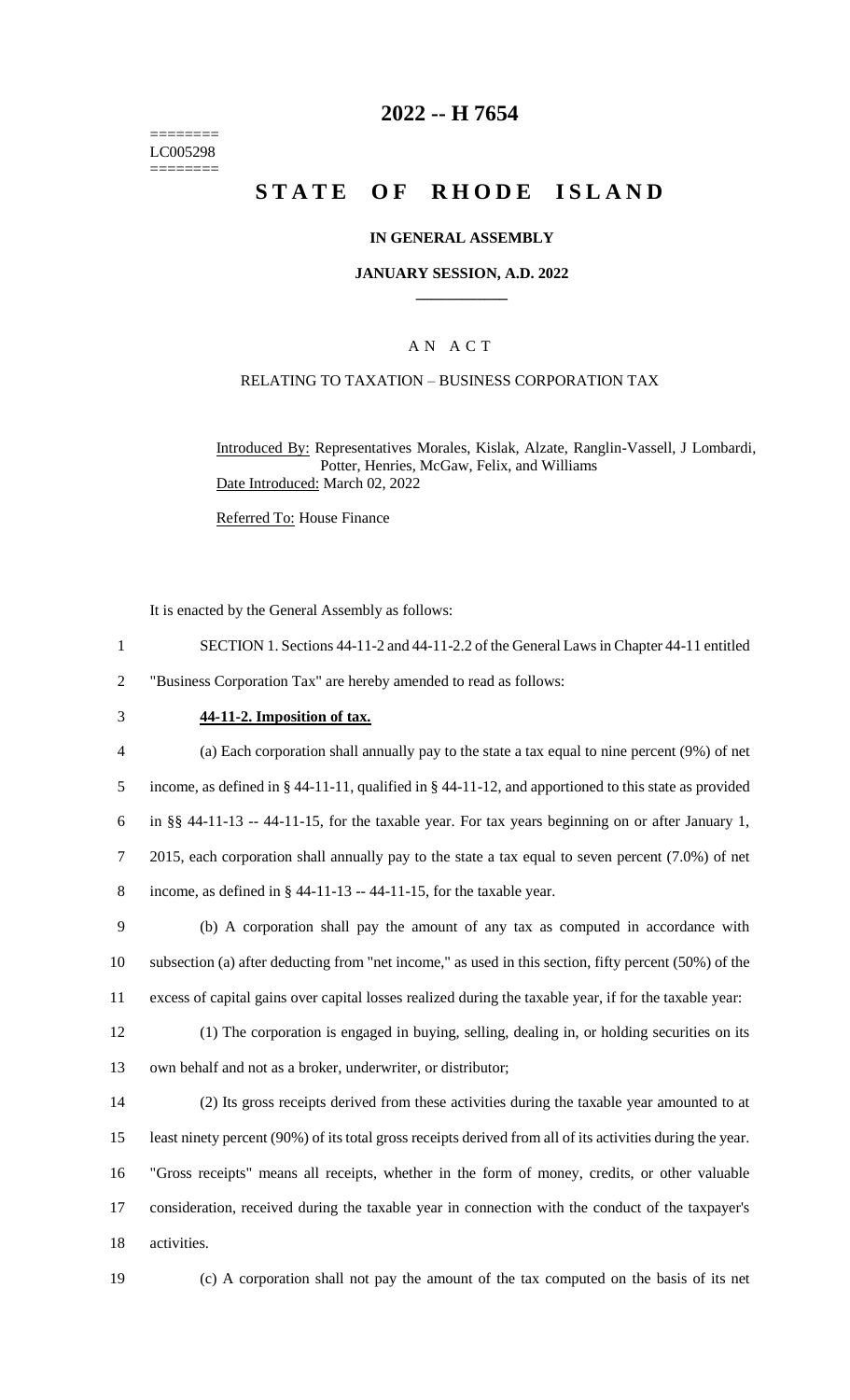income under subsection (a), but shall annually pay to the state a tax equal to ten cents (\$.10) for each one hundred dollars (\$100) of gross income for the taxable year or a tax of one hundred dollars (\$100), whichever tax shall be the greater, if for the taxable year the corporation is either a "personal holding company" registered under the federal Investment Company Act of 1940, 15 U.S.C. § 80a- 1 et seq., "regulated investment company," or a "real estate investment trust" as defined in the federal income tax law applicable to the taxable year. "Gross income" means gross income as defined in the federal income tax law applicable to the taxable year, plus: (1) Any interest not included in the federal gross income; minus (2) Interest on obligations of the United States or its possessions, and other interest exempt from taxation by this state; and minus (3) Fifty percent (50%) of the excess of capital gains over capital losses realized during the taxable year. (d)(1) A small business corporation having an election in effect under subchapter S, 26 U.S.C. § 1361 et seq., shall not be subject to the Rhode Island income tax on corporations, except that the corporation shall be subject to the provisions of subsection (a), to the extent of the income that is subjected to federal tax under subchapter S. Effective for tax years beginning on or after 17 January 1, 2015, a small business corporation having an election in effect under subchapter S, 26 U.S.C. § 1361 et seq., shall be subject to the minimum tax under § 44-11-2(e). (2) The shareholders of the corporation who are residents of Rhode Island shall include in their income their proportionate share of the corporation's federal taxable income. (3) [Deleted by P.L. 2004, ch. 595, art. 29, § 1.] (4) [Deleted by P.L. 2004, ch. 595, art. 29, § 1.] (e) Minimum tax. The tax imposed upon any corporation under this section, including a small business corporation having an election in effect under subchapter S, 26 U.S.C. § 1361 et seq., shall not be less than four hundred fifty dollars (\$450). For tax years beginning on or after January 1, 2017, the tax imposed shall not be less than four hundred dollars (\$400). (f) Additional tax. 28 (1) There is imposed an additional tax on a corporation's net income, as defined in § 44-29 11-2.3, at a rate equal to the difference between: (i) The rate of tax imposed by section 11(1)(b) of the Internal Revenue Code (26 U.S. Code  $31 \frac{\$11(1)(b)}{i}$ , in effect for the year 2016; and 32 (ii) The current rate of tax imposed by section 11(1)(b) of the Internal Revenue Code (26 U.S. Code § 11(1)(b)). (2) The additional tax under this section shall be administered, and penalties shall be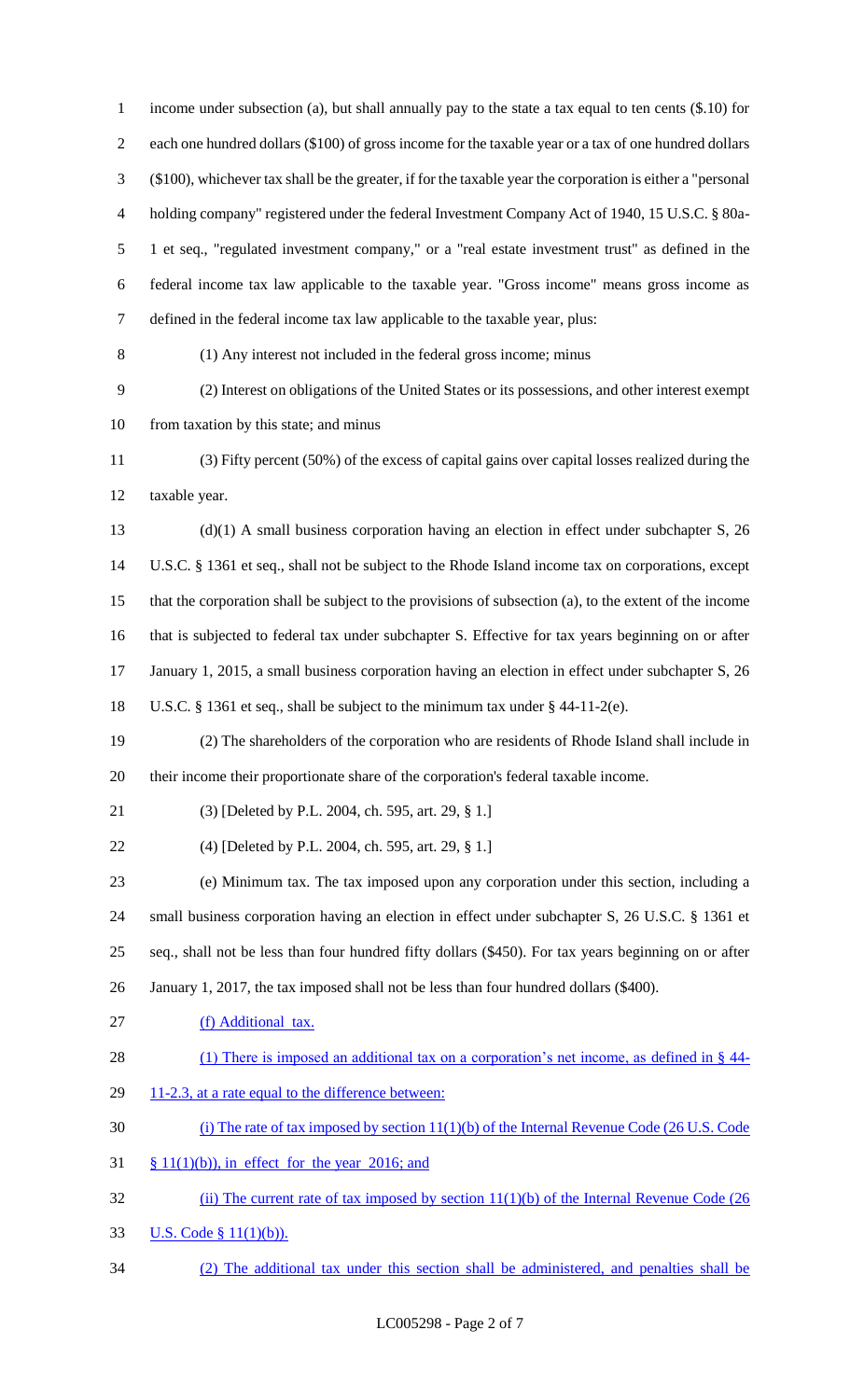1 imposed, under the same provisions of this title as the tax imposed under  $§$  44-11-2(a).

**44-11-2.2. Pass-through entities -- Definitions -- Withholding -- Returns.**

(a) Definitions.

 (1) "Administrative adjustment request" means an administrative adjustment request filed by a partnership under IRC section 6227.

(2) "Audited partnership" means a partnership or an entity taxed as a partnership federally

subject to a partnership level audit resulting in a federal adjustment.

 (3) "Direct partner" means a partner that holds an interest directly in a partnership or pass-through entity.

 (4) "Federal adjustment" means a change to an item or amount determined under the 11 Internal Revenue Code (IRC) that is used by a taxpayer to compute Rhode Island tax owed whether that change results from action by the IRS, including a partnership level audit, or the filing of an amended federal return, federal refund claim, or an administrative adjustment request by the taxpayer. A federal adjustment is positive to the extent that it increases state taxable income as determined under Rhode Island state laws and is negative to the extent that it decreases state taxable income as determined under Rhode Island state laws.

 (5) "Final determination date" means if the federal adjustment arises from an IRS audit or 18 other action by the IRS, the final determination date is the first day on which no federal adjustments arising from that audit or other action remain to be finally determined, whether by IRS decision with respect to which all rights of appeal have been waived or exhausted, by agreement, or, if appealed or contested, by a final decision with respect to which all rights of appeal have been waived or exhausted. For agreements required to be signed by the IRS and the taxpayer, the final determination date is the date on which the last party signed the agreement.

 (6) "Final federal adjustment" means a federal adjustment after the final determination date for that federal adjustment has passed.

 (7) "Indirect partner" means a partner in a partnership or pass-through entity that itself holds an interest directly, or through another indirect partner, in a partnership or pass-through entity.

 (8) "Member" means an individual who is a shareholder of an S corporation; a partner in a general partnership, a limited partnership, or a limited liability partnership; a member of a limited liability company; or a beneficiary of a trust;

 (9) "Nonresident" means an individual who is not a resident of or domiciled in the state, a business entity that does not have its commercial domicile in the state, and a trust not organized in the state.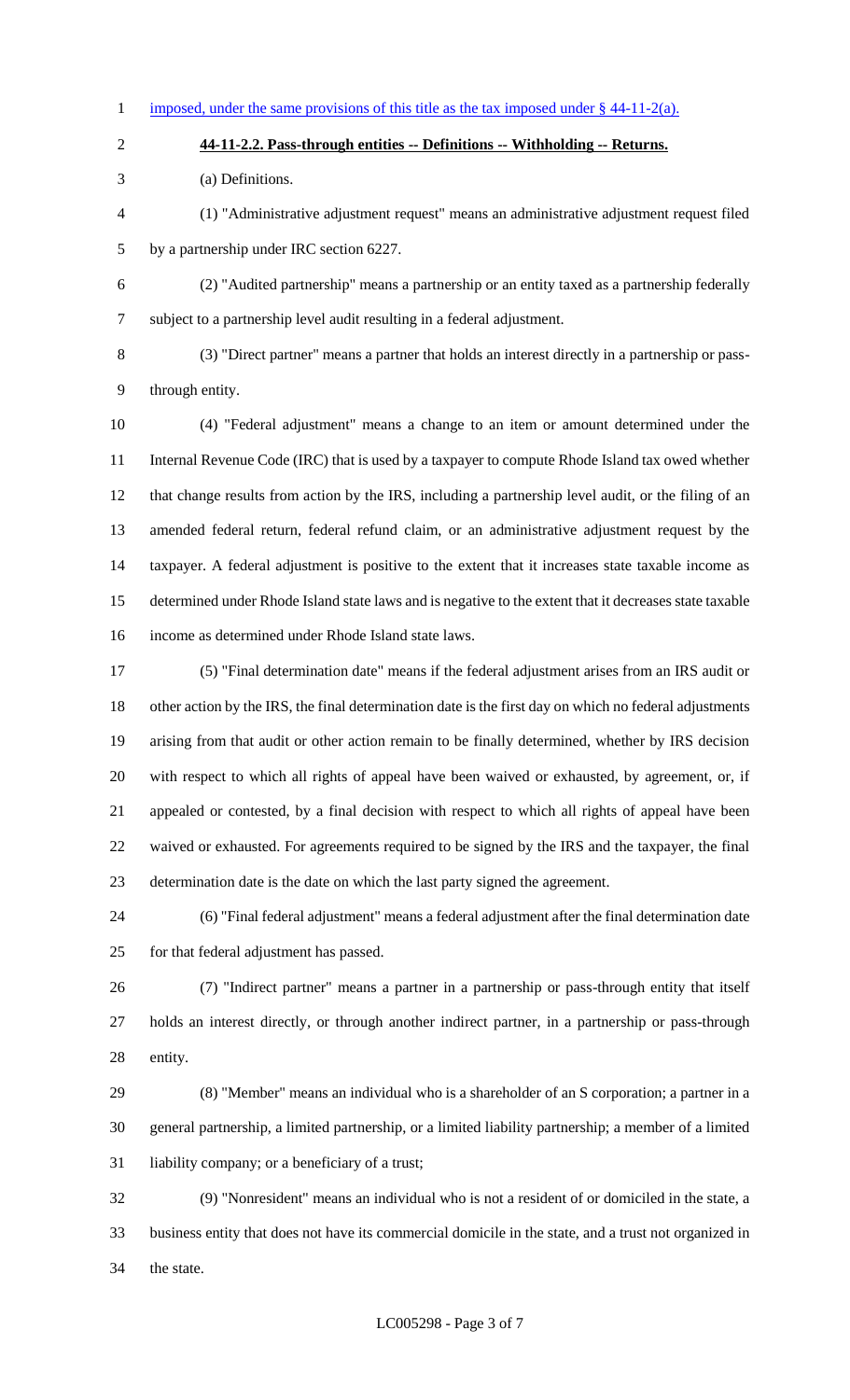- (10) "Partner" means a person that holds an interest directly or indirectly in a partnership or other pass-through entity.
- 

(11) "Partnership" means an entity subject to taxation under Subchapter K of the IRC.

 (12) "Partnership level audit" means an examination by the IRS at the partnership level pursuant to Subchapter C of Title 26, Subtitle F, Chapter 63 of the IRC, as enacted by the Bipartisan Budget Act of 2015, Public Law 114-74, which results in Federal Adjustments.

 (13) "Pass-through entity" means a corporation that for the applicable tax year is treated as 8 an S Corporation under IRC § 1362(a) [26 U.S.C. § 1362(a)], and a general partnership, limited partnership, limited liability partnership, trust, or limited liability company that for the applicable tax year is not taxed as a corporation for federal tax purposes under the state's check-the-box regulation.

(14) "Tiered partner" means any partner that is a partnership or pass-through entity.

(b) Withholding.

 (1) A pass-through entity shall withhold income tax at the highest Rhode Island withholding tax rate provided for individuals or seven percent (7%) for corporations on the member's share of income of the entity that is derived from or attributable to sources within this state distributed to each nonresident member and pay the withheld amount in the manner prescribed by the tax administrator. The pass-through entity shall be liable for the payment of the tax required to be withheld under this section and shall not be liable to the member for the amount withheld and paid over in compliance with this section. A member of a pass-through entity that is itself a pass- through entity (a "lower-tier pass-through entity") shall be subject to this same requirement to withhold and pay over income tax on the share of income distributed by the lower-tier pass-through entity to each of its nonresident members. The tax administrator shall apply tax withheld and paid over by a pass-through entity on distributions to a lower-tier pass-through entity to the withholding required of that lower-tier pass-through entity.

 (2) A pass-through entity shall, at the time of payment made pursuant to this section, deliver to the tax administrator a return upon a form prescribed by the tax administrator showing the total amounts paid or credited to its nonresident members, the amount withheld in accordance with this section, and any other information the tax administrator may require. A pass-through entity shall furnish to its nonresident member annually, but not later than the fifteenth day of the third month after the end of its taxable year, a record of the amount of tax withheld on behalf of the member on a form prescribed by the tax administrator.

 (c) Notwithstanding subsection (b), a pass-through entity is not required to withhold tax for a nonresident member if: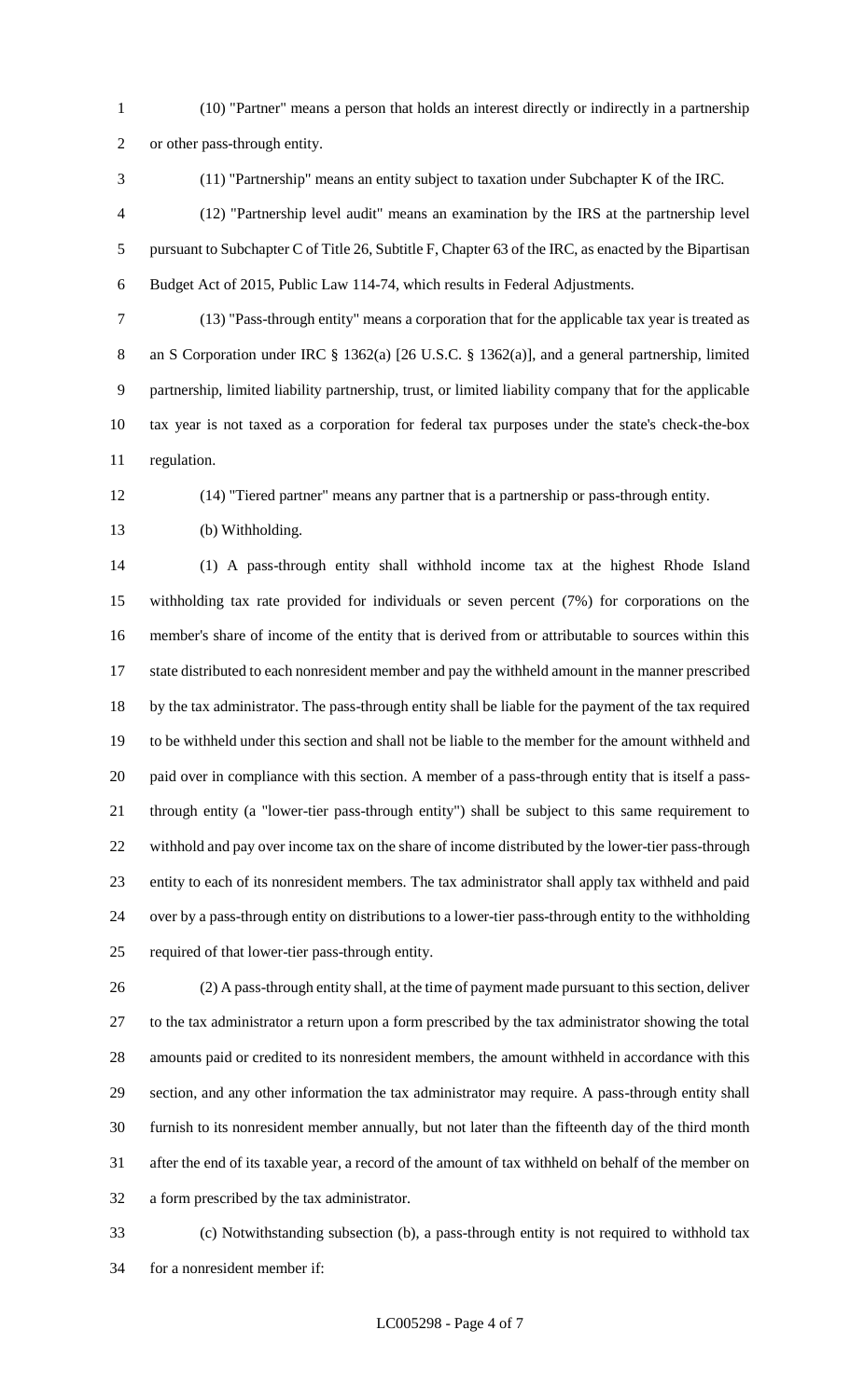(1) The member has a pro rata or distributive share of income of the pass-through entity from doing business in, or deriving income from sources within, this state of less than \$ 1,000 per annual accounting period;

 (2) The tax administrator has determined by regulation, ruling, or instruction that the member's income is not subject to withholding;

 (3) The member elects to have the tax due paid as part of a composite return filed by the pass-through entity under subsection (d); or

 (4) The entity is a publicly traded partnership as defined by 26 U.S.C. § 7704(b) that is treated as a partnership for the purposes of the Internal Revenue Code and that has agreed to file an annual information return reporting the name, address, taxpayer identification number, and other information requested by the tax administrator of each unitholder with an income in the state in excess of \$ 500.

13 (d) Composite return.

 (1) A pass-through entity may file a composite income tax return on behalf of electing nonresident members reporting and paying income tax at the state's highest marginal rate on the members' pro rata or distributive shares of income of the pass-through entity from doing business in, or deriving income from sources within, this State.

 (2) A nonresident member whose only source of income within a state is from one or more pass-through entities may elect to be included in a composite return filed pursuant to this section.

 (3) A nonresident member that has been included in a composite return may file an individual income tax return and shall receive credit for tax paid on the member's behalf by the pass-through entity.

(e) Partnership level audit.

 (1) A partnership shall report final federal adjustments pursuant to IRC section 6225(a)(2) arising from a partnership level audit or an administrative adjustment request and make payments 26 by filing the applicable supplemental return as prescribed under  $\S$  44-11-2.2(e)(1)(ii), and as required under § 44-11-19(b), in lieu of taxes owed by its direct and indirect partners.

 (i) Failure of the audited partnership or tiered partner to report final federal adjustments pursuant to IRC section 6225(a) and 6225(c) or pay does not prevent the tax administrator from assessing the audited partnership, direct partners, or indirect partners for taxes they owe, using the best information available, in the event that a partnership or tiered partner fails to timely make any report or payment required by § 44-11-19(b) for any reason.

 (ii) The tax administrator may promulgate rules and regulations, not inconsistent with law, to carry into effect the provisions of this chapter.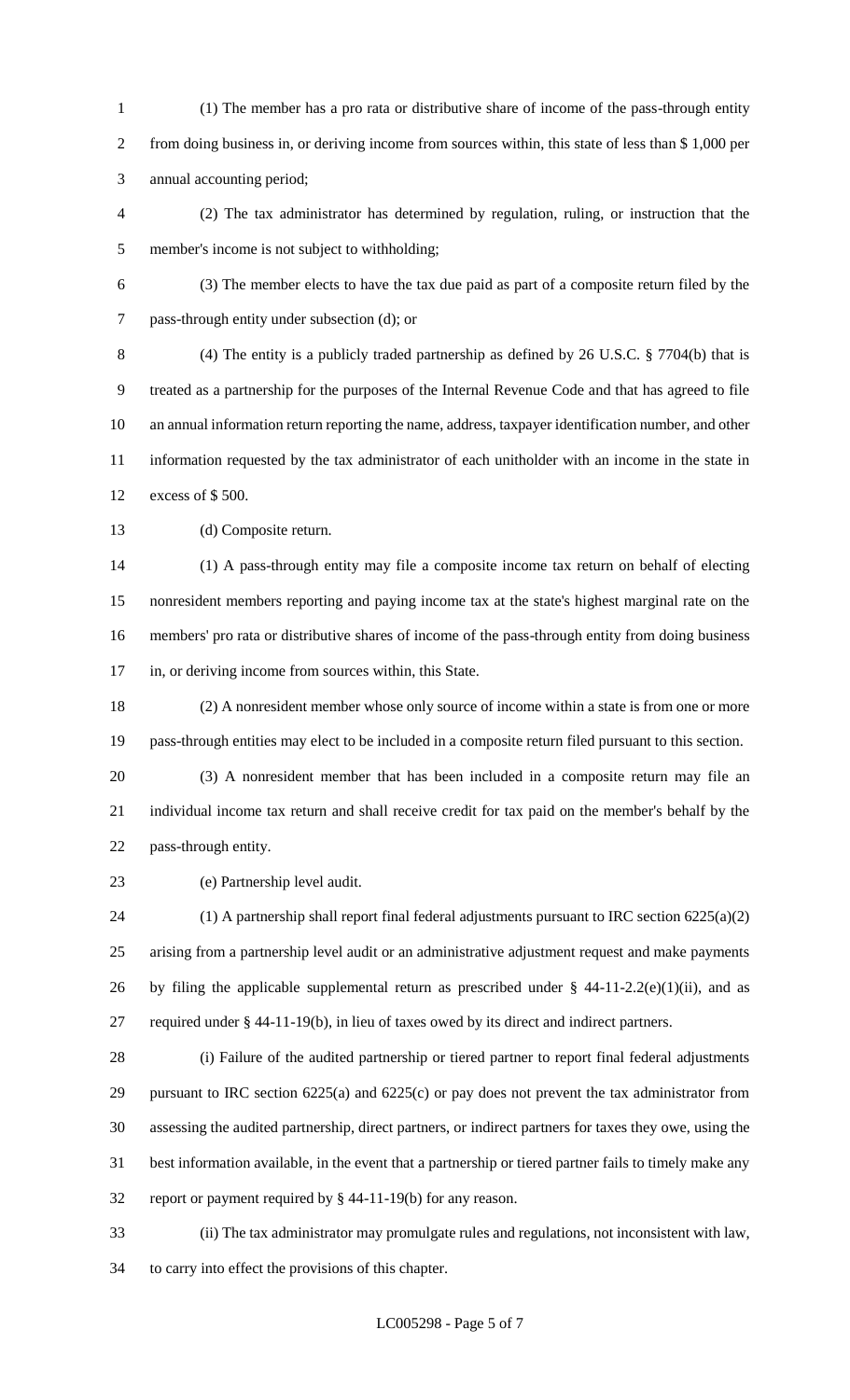1 (f) Additional tax.

| $\overline{2}$ | (1) There is imposed an additional tax upon the amount of a taxpayer's Rhode Island taxable         |
|----------------|-----------------------------------------------------------------------------------------------------|
| 3              | income that corresponds to any deduction taken pursuant to section 199A of the Internal Revenue     |
| $\overline{4}$ | Code (26 U.S. Code § 199A), or any successor provision thereto. This section shall not apply to     |
| 5              | a taxpayer with a federal taxable income below the threshold amount, as defined in section 199A(e)  |
| 6              | of the Internal Revenue Code (26 U.S. Code 199A(e)), plus fifty thousand dollars (\$50,000) for     |
| $\tau$         | taxpayers who are unmarried filing singly or one hundred thousand dollars (\$100,000) for taxpayers |
| 8              | who are married filing jointly.                                                                     |
| 9              | (2) The rate of such additional tax shall be equal to the highest federal income tax rates in       |
| 10             | effect for the taxable year that would apply to the amount deducted under section 199A of the       |
| 11             | Internal Revenue Code (26 U.S. Code § 199A), or any successor provision thereto, but for the        |
| 12             | application of such section.                                                                        |
| 13             | (3) The amount of an taxpayer's Rhode Island taxable income that corresponds to the                 |
| 14             | amount of any deduction taken pursuant to section 199A of the Internal Revenue Code (26 U.S.        |
| 15             | Code $\S$ 199A) is the amount that bears the same relationship to the taxpayer's total Rhode Island |
| 16             | taxable income as the amount deducted under section 199A of the Internal Revenue Code (26 U.S.      |
| 17             | Code § 199A) bears to the taxpayer's total federal taxable income as determined without regard to   |
| 18             | such deduction.                                                                                     |
| 19             | (4) The additional tax under this section shall be administered, and penalties shall be             |
| 20             | imposed, under the same provisions of this title as the tax imposed under this secton.              |
| 21             | SECTION 2. This act shall take effect on January 1, 2024.                                           |

======== LC005298 ========